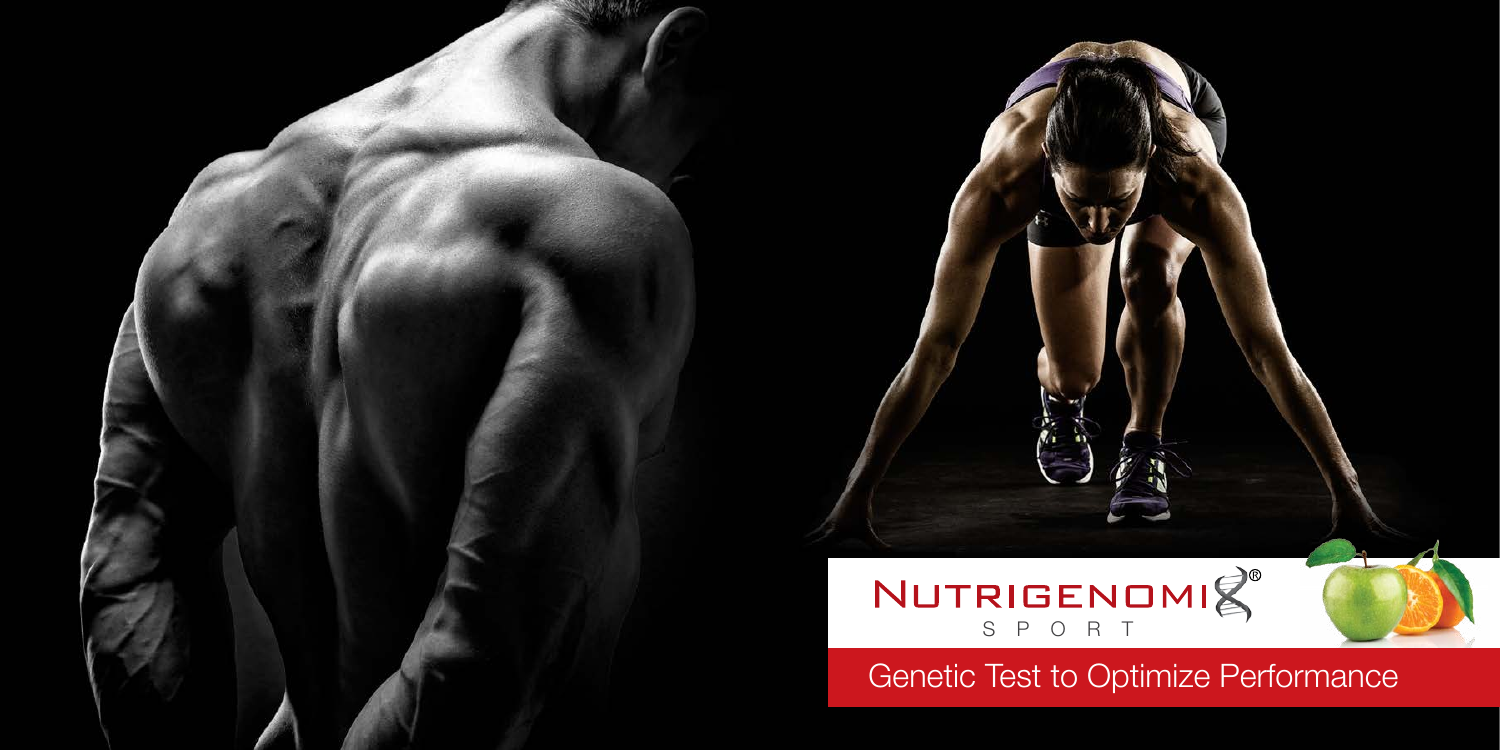## Learn how your genes can affect:

**Recovery** Injury risk **Motivation Metabolism** Mental focus Eating habits Pain tolerance Aerobic capacity Food intolerances Body composition Nutrient requirements Exercise performance



## Unleash Your Genetic Potential